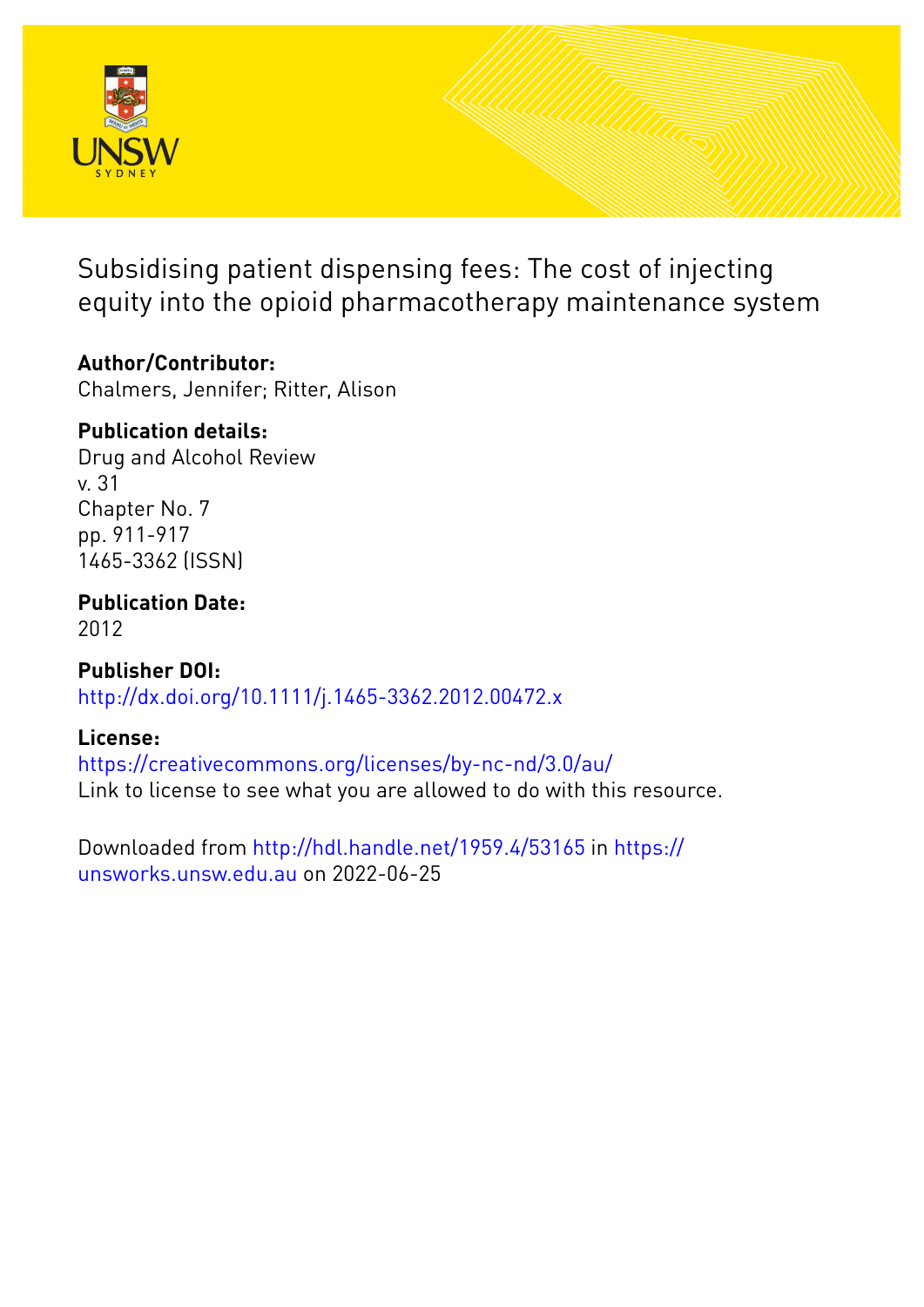# **Subsidising patient dispensing fees: The cost of injecting equity into the opioid pharmacotherapy maintenance system**

Jenny Chalmers and Alison Ritter

Drug Policy Modelling Program National Drug and Alcohol Research Centre UNSW, Sydney, NSW, 2052

### **Abstract**

Introduction:

Australian pharmacotherapy maintenance programs incur costs to patients. These dispensing fees represent a financial burden to patients and are inconsistent with Australian healthcare principles. No previous work has examined the current costs nor the future predicted costs if government subsidised dispensing fees. Methods:

A system dynamics model, which simulated the flow of patients into and out of methadone maintenance treatment was developed. Costs were imputed from existing research data. The approach enabled simulation of possible behavioural responses to a fee subsidy (such as higher retention) and new estimates of costs were derived under such scenarios.

Results:

Current modelled costs (AUS\$11.73m per month) were largely borne by state/territory government (43%), with patients bearing one third (33%) of the total costs and the Commonwealth one-quarter (24%). Assuming no behavioural changes associated with fee-subsidies, the cost of subsidising the dispensing fees of Australian methadone patients would be \$3.9 million per month. If retention were improved as a result of fee subsidy, treatment numbers would increase and the model estimates an additional cost of \$0.8m per month. If this was coupled with greater numbers entering treatment, the costs would increase by a further \$0.4m per month. In total, full fee subsidy with modelled behavioural changes would increase per annum government expenditure by \$81.8m to \$175.8m.

Discussion: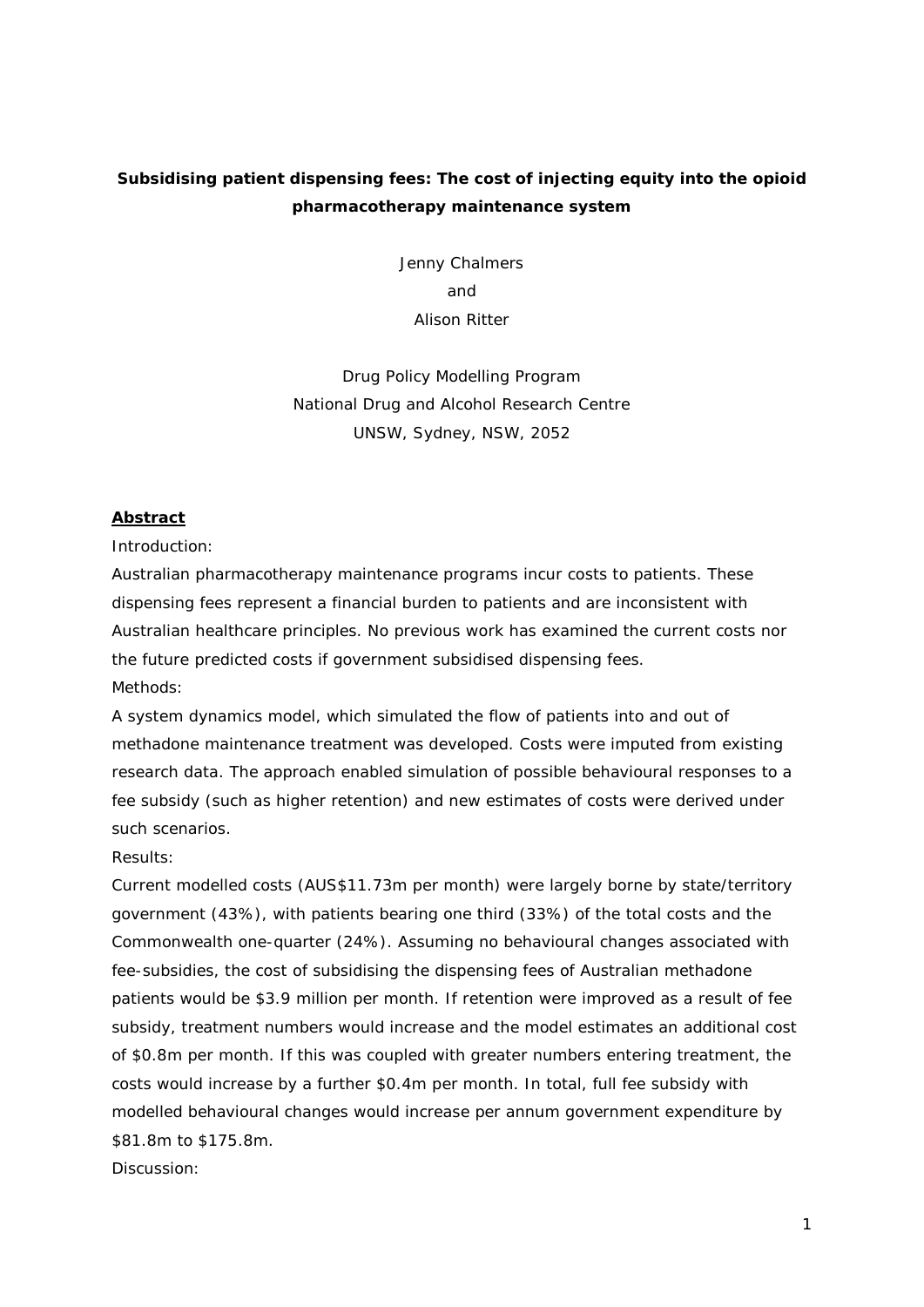If government provided dispensing fee relief for methadone maintenance patients it would be a costly exercise. However these additional costs are offset by the social and health gains achieved from the methadone maintenance program.

Key words: methadone maintenance treatment; Australia; dispensing fees; affordability.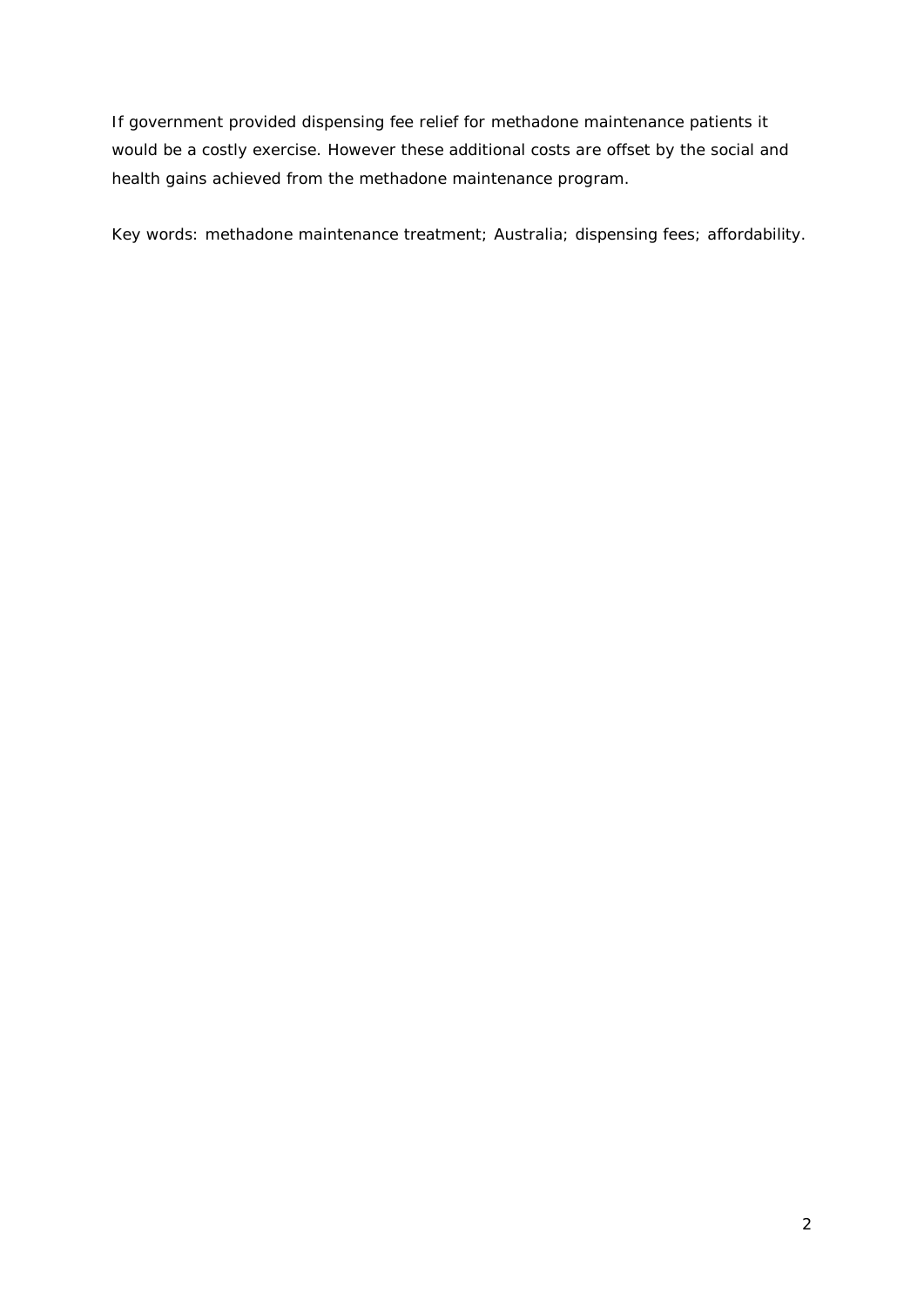### **Introduction**

Pharmacotherapy maintenance is a highly cost effective intervention for opioid dependent people [1-2]. Methadone and buprenorphine are judged to be necessary and cost-effective medicines for the treatment of opioid dependence, as demonstrated by their listing on the Australian Government's Pharmaceutical Benefits Scheme (PBS). There is no publically available measure of health expenditures (state and federal) allocated to pharmacotherapy treatment. Despite the known benefits of pharmacotherapy maintenance, fewer than half of Australia's opioid dependent population are estimated to be in treatment on any one day [3]. Patient fees are considered to be one of the major barriers to treatment [4-5]. In this paper we present the findings from an exploration of the likely cost to government were it to subsidise fees for methadone patients.

In Australia, the federal government pays for the opioid maintenance drugs through Section 100 of the *National Health Act 1953*. Section 100 only covers the costs of medication itself, not the cost associated with dispensing the drug. State and territory governments cover this cost in correctional facilities and public clinics. Patients who receive their medication in community pharmacies and private clinics pay a fee, usually referred to as a 'dispensing fee' but could equally be termed an administration or program fee. They represents over 80% of all pharmacotherapy maintenance patients [6]. State and territory governments pay this fee for some identified high risk groups, such as juveniles and pregnant women [5].

The most up-to-date information on pharmacy dispensing fees reveals marked variation, with daily fees ranging from \$1.43 to \$10 [7]. The median daily fee for methadone was \$4.65 [4, 7]. There is evidence of significant difference between the levels of dispensing fees paid by pharmacy patients and private clinic patients [5, 7]. In addition, the vast majority of pharmacies charge patients the same weekly fee, regardless of the number of takeaway doses received [8].

The most obvious concern with dispensing fees is that patients cannot afford them. Although there is no publicly available record of patient sources of income, it is likely that the majority of patients rely on income support payments as their major source of income. Only 17% of treatment entrants who participated in the Australian Treatment Outcome Study in the mid 2000s reported paid work as their main source of income [9]. Three quarters of pharmacy-dispensed participants in a recent Australia-wide study were reliant on income support payments [7].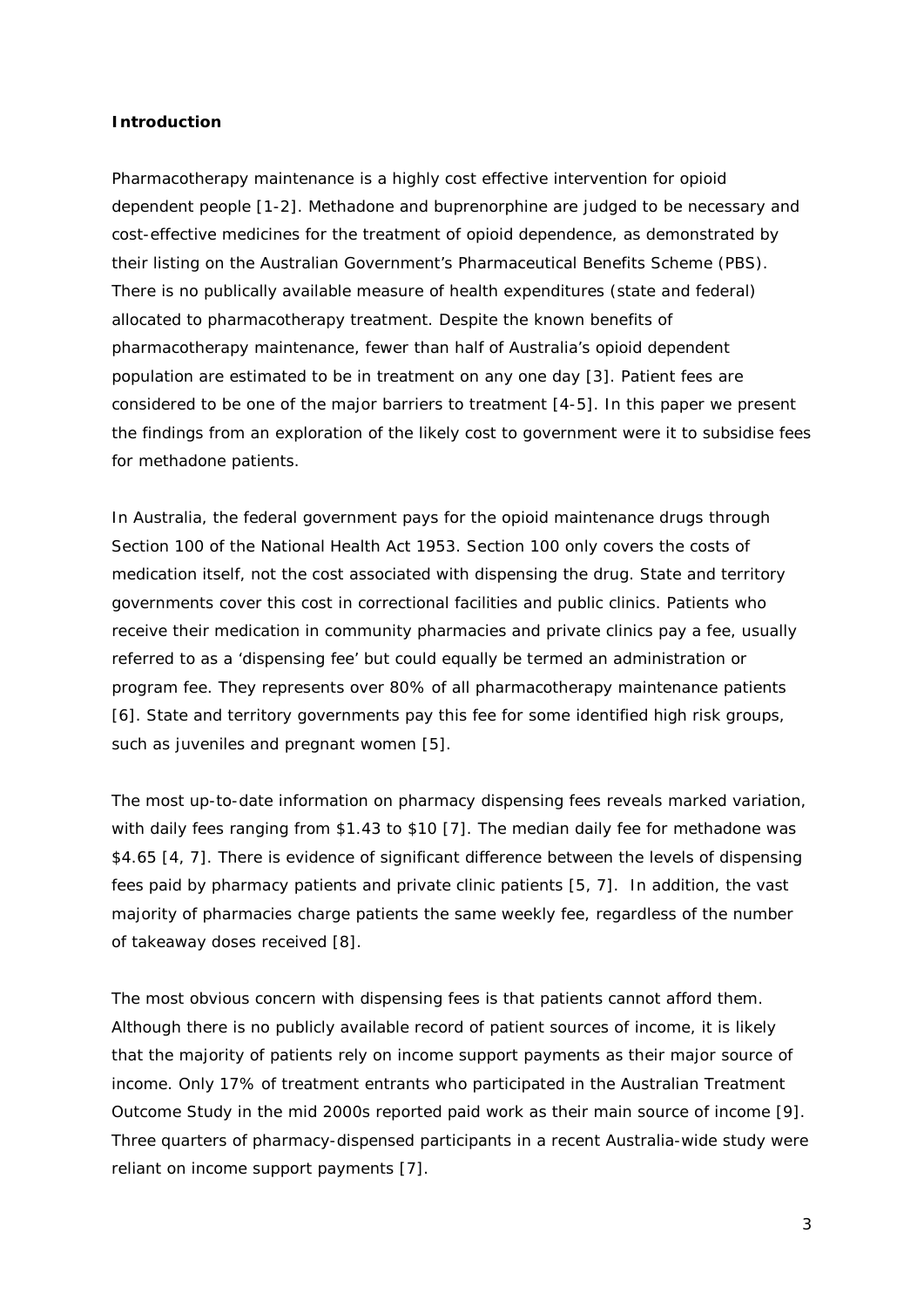A study of income support recipients in pharmacotherapy treatment in Melbourne reveals the financial hardship associated with dispensing fees [10]. Patients would rather pay their dispensing fees and go without food or go to emergency organisations for food and accommodation, commit crimes, and/or obtain loans from Centrelink. Despite prioritising dispensing fees, it was common for this group of patients to acquire debts at pharmacies [10]. In a survey of pharmacies in NSW and Victoria, over 70% reported that they provided credit to patients unable to pay their dispensing fees and almost all the pharmacies who provide credit were doing so when surveyed [11]. The implications of acquiring a debt depend on the pharmacist, including dose refusal, treatment termination, penalty fees, insistence on direct debit arrangements, or instalment payments [10-12].

Dispensing debts place pressure on the dispensing pharmacist as well. Although dispensing pharmacies are motivated more by social obligation than financial incentive, a number of NSW pharmacists (10.6%) cited financial issues, including bad debts, as a barrier to dispensing [13]. In health care generally, user fees are considered to be "the most regressive form of healthcare financing available; they contribute to the unaffordable cost burdens imposed on poor households; and they represent one facet of the social exclusion experienced by these households" [14: page 762].

Currently the system does not means-test fees, with the exception of fee relief for high risk groups noted earlier. There appears to be no systematic attempt to shield patients on the lowest incomes from the financial impost of dispensing fees. Furthermore, there is no state or national agreement on appropriate fee levels.

This stands in stark contrast to the PBS, designed to provide Australia-wide equity of access to PBS approved prescription drugs. Through subsidising the price of prescription drugs, incorporating both the cost of the drug and dispensing, it both "recognises capacity to pay and acknowledges that the chronically ill should receive greater assistance" [5: page 24].

Moreover, there is inequity compared with other treatments. The appropriate comparator is long term treatments for opioid dependence (such as long term counselling or rehabilitation). Long-term rehabilitation (such as a therapeutic community) generally does not incur patient fees other than some accommodation costs. Long-term counselling is not associated with patient fees in the public system.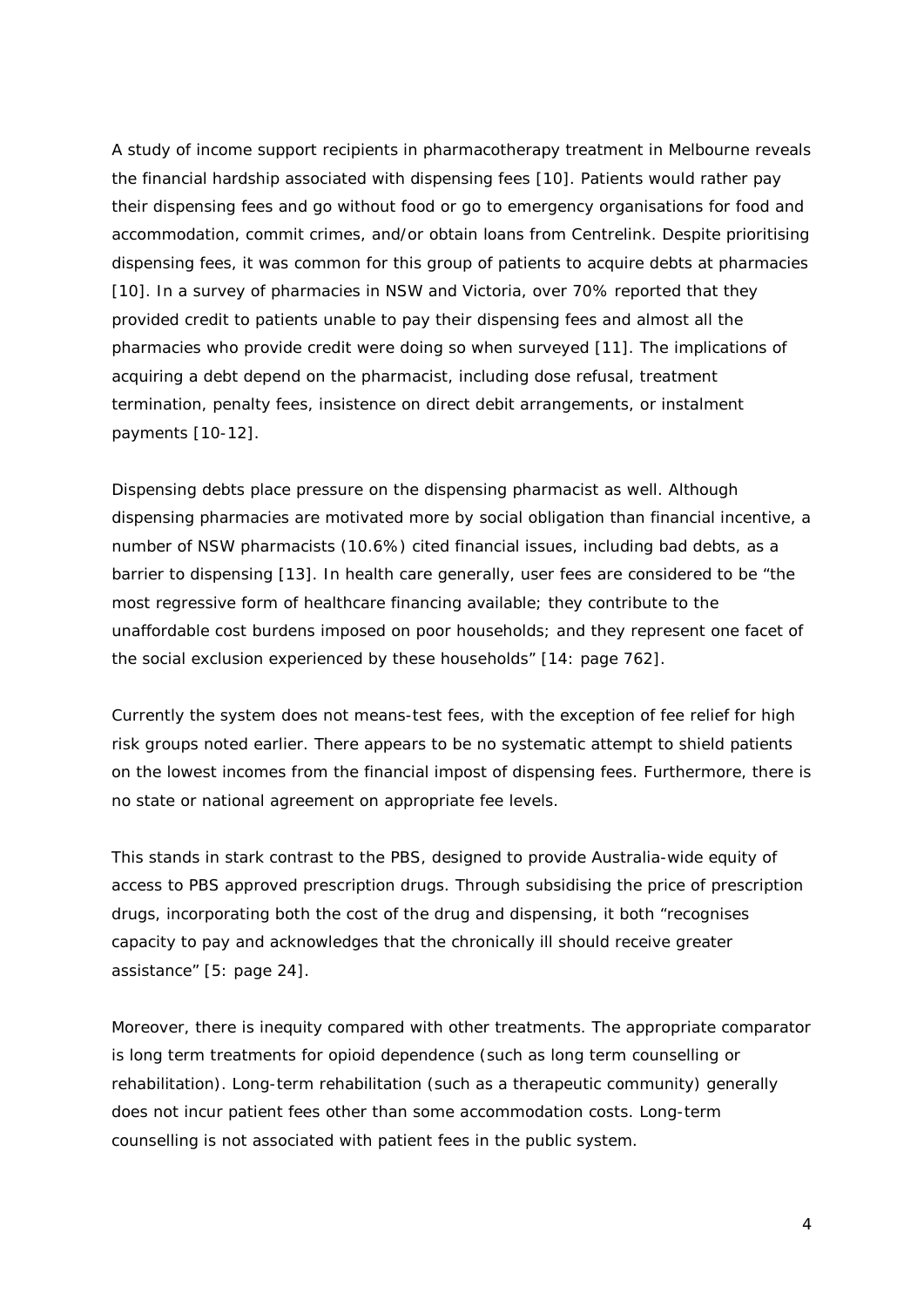The fee structure, rather than fees themselves, can hinder the most appropriate match of patient to service. Public clinics tend to provide the more expensive specialist support needed by people with complex presentations. Once stabilised, the patient may not need such intensive support. However, if the choice is between free dispensing in the public clinic and fee-for-service dispensing in community pharmacies there is a financial incentive for the patient to remain with the public clinic.

Fees may have implications for patient behaviour and treatment outcomes. Surprisingly little research has attempted to quantify the impact of fees on patients' retention in treatment or entry into treatment, and most of it comes from the USA. Des Jarlais, and colleagues [15] reported that one year retention rates in publicly supported methadone programmes (at low or no cost to patients) in New York during the 1970s were almost 60 per cent compared with the less than 40 per cent retention rates in fee-for-service treatment. However, it is not clear that the analysis controlled for differences in the types of patients that entered the two programs.

Having randomly assigned new methadone maintenance admissions to a San Antonio (Texas) treatment programme to a fee (\$2.50 per day) or no fee status, Maddux, et al. [16] found that fee payment increased the likelihood of treatment cessation. But, the estimated relationship between fee status and treatment cessation was of borderline significance only (at 10 per cent level).

Another US study considered the impact of fees on treatment commencement: the group of participants who received a coupon for 90 days of free treatment were substantially more likely to enter treatment than others, suggesting that treatment uptake is sensitive to costs faced by patients [17].

Colameco and colleagues [18] argued that patient fees were associated with poorer retention rates based on their analysis of 35 buprenorphine-naloxone patients at a US family practice centre. None of the 22 patients retained in the program personally paid for their medication, whereas ten of the thirteen patients lost to follow-up or therapeutically discharged did pay. Payments ranged from \$300 to \$500 per month, which is substantially higher than Australian fees. Furthermore the patients that did not pay were subsidised by their families or medical insurance, suggesting they may have had a higher level of social functioning, a strong predictor of treatment outcome.

While Bammer, et al. [19] is often cited as Australian research supporting the position that fees reduce treatment retention, that study documented a major expansion in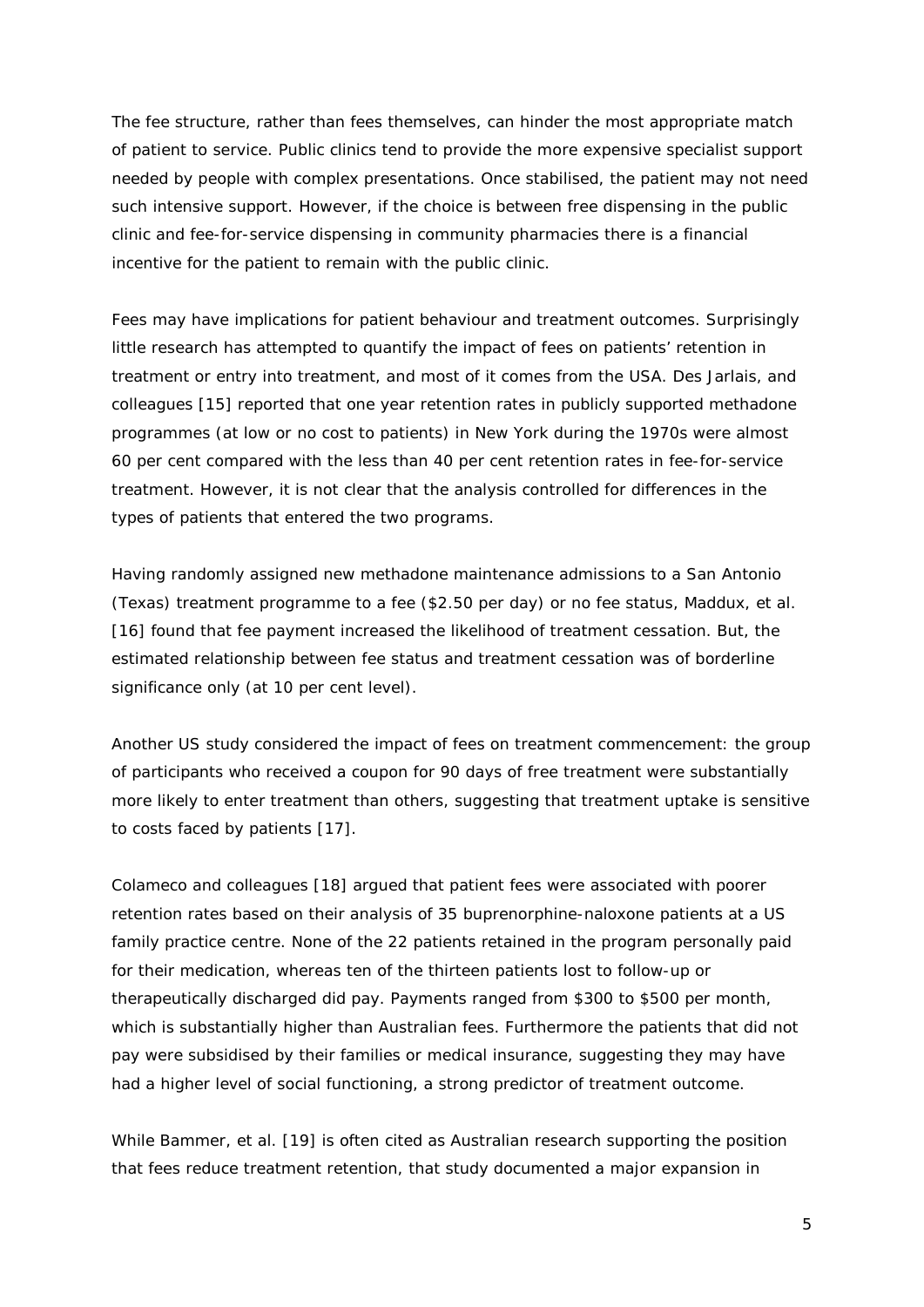treatment places in the ACT that coincided with the introduction of dispensing fees and in the ensuing two years found no evidence of a fall in the number of new admissions, or a decrease in treatment retention. A recent Australia-wide randomised controlled trial examined the implications of reducing a patient's pharmacy dispensing fee by up to \$15 per week for six months. The trial set a \$5 per week minimum dispensing fee for the intervention group and some patients in this group had pre-trial fees lower than \$20 per week. The study reported "(a) clinically nontrivial improvement in retention (around 5% improvement)" which was not statistically significant [7: page 62].

Official accounts of patient dispensing fees internationally are hard to come by: particularly the distinction between costs of the medication versus the dispensing fee. We located a paper from Germany which noted that the German social health insurance scheme, which covers almost 90 percent of the population, would cover the fees of most patients [20]. The UK government normally covers the fees of patients in receipt of income support, while patients in paid employment pay fees (Alex Fleming, Policy Information Manager, National Treatment Agency for Substance Misuse, personal communication, 26 March 2012). In 17 of the 26 European countries that report to the European Monitoring Centre for Drugs and Drug, the medication is provided free of charge unless treatment is sought from private providers [21]. It is unclear whether dispensing fees are included.

This paper reports on an analysis of methadone dispensing fees, in the context of the overall costs of providing methadone maintenance. Analysis of the total cost, and who bears those costs (state government, federal government or patient) is followed by an analysis of the costs that would be incurred should government pay for dispensing fees, given that reductions in dispensing fees may result in higher retention and increased numbers of patients accessing treatment. A system dynamics modelling approach was employed.

#### **Methods**

System dynamics modelling is an increasingly popular tool for public health management. For instance, it has been used in global vaccination policy, public health, health and drug policy (including tobacco control), chronic disease, service planning, health management, patient flow and body system simulations [22-36].

Chalmers et al [3] details the system dynamics model of the Australian opioid pharmacotherapy system used here. The model represents the flows into treatment,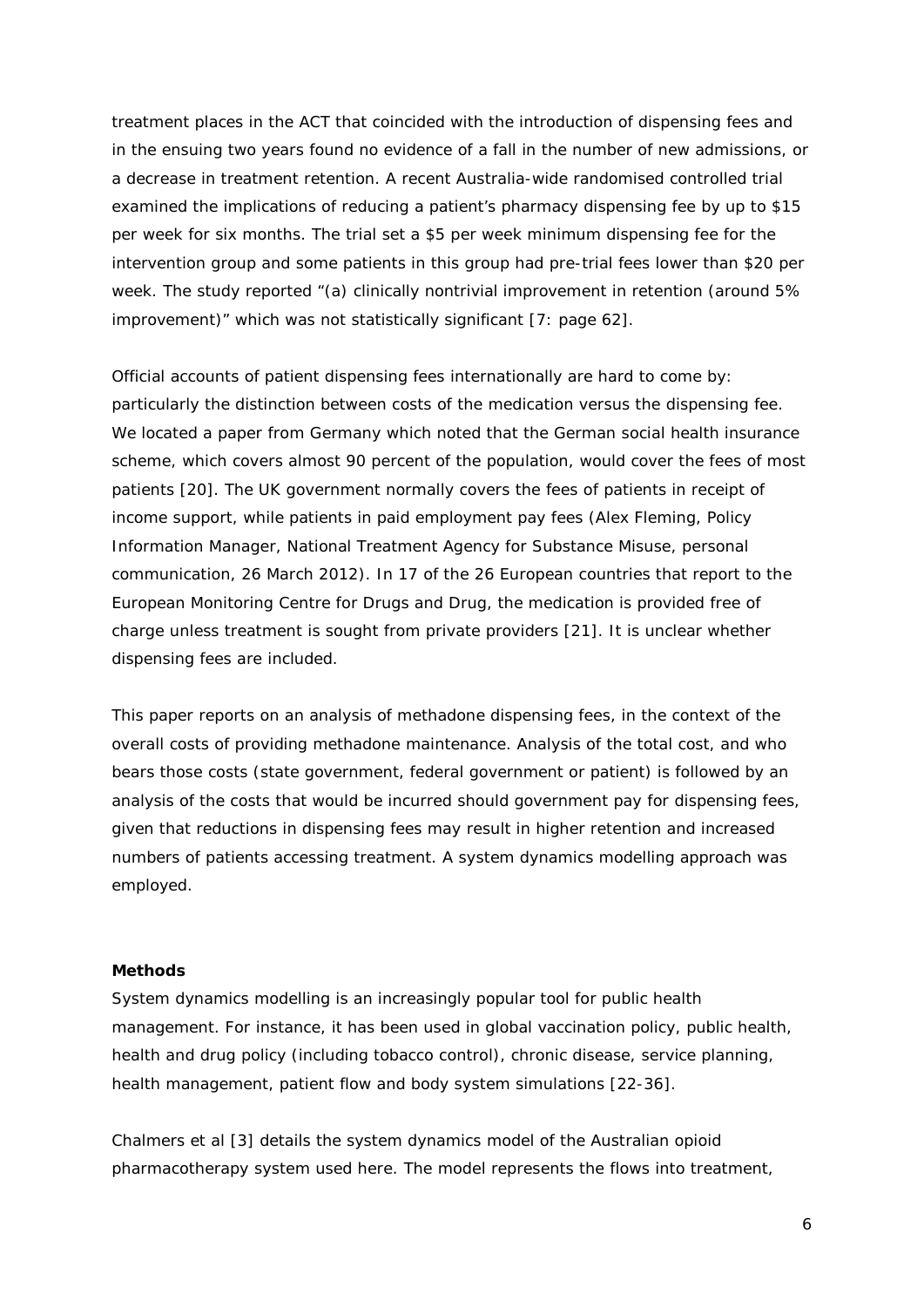between treatment providers and out of treatment. The typical pattern of pharmacotherapy treatment usage in Australia is that of cycling through multiple episodes of care [37]. This cycling behaviour formed the basis of the model.

The model assumes that a proportion of non dependent opioid users become dependent each year. After a period of time, some dependent users enter one of the three treatment options: treatment in a public clinic; treatment in a private setting (which includes care provided by general practitioners, physicians and psychiatrists along with private clinics); or treatment in prison. The rate of flow into treatment was based on data provided by health departments in NSW and Victoria, factored up to an Australian wide-estimate. Numbers in treatment were derived from the national administrative data set for 30 June 2006 [38]. We distinguished between prescribing and dispensing. Consistent with the administrative data, we assumed 40% and 60% of public clinic patients were dispensed in public clinics and community pharmacies respectively [38]. While this ratio may vary between jurisdictions, the model represents national averages. All patients treated in a private setting, even those in private clinics, were assumed to be dispensed in community pharmacies. Patients remain in treatment for a specified period of time, based on existing research evidence (see [3]). When not in treatment they are considered dependent opioid users, and after a period of time they re-enter treatment. A proportion leaves the model each year (accommodating abstinence and mortality rates).

The costs associated with prescribing methadone, the medication itself, and the costs associated with dispensing methadone were calculated for each patient for every day in treatment. The source data (see Table 1) are dated. For example, the National Evaluation of Pharmacotherapies for Opioid Dependence (NEPOD) studies were conducted in the late 1990's. The NEPOD studies remain the best available Australian estimates of the costs of prescribing methadone maintenance treatment and dispensing methadone in public clinics. All costs were adjusted to 2006/07 dollars, consistent with the years for the prevalence and treatment data. The NEPOD costing approach was to value staff time spent in face-to-face contact with patients and indirect staff time spent on activities such as maintaining patient records, as well as the costs of maintaining and operating service delivery facilities [39]. We consider the treatment costs used in our analyses to be a lower estimate, assuming that the NEPOD study under-estimated the clinically desirable level of counselling and case management costs for patients in the private setting.

We identified three bearers of those costs: the Commonwealth government, state/territory governments and patients. The Commonwealth covers the cost of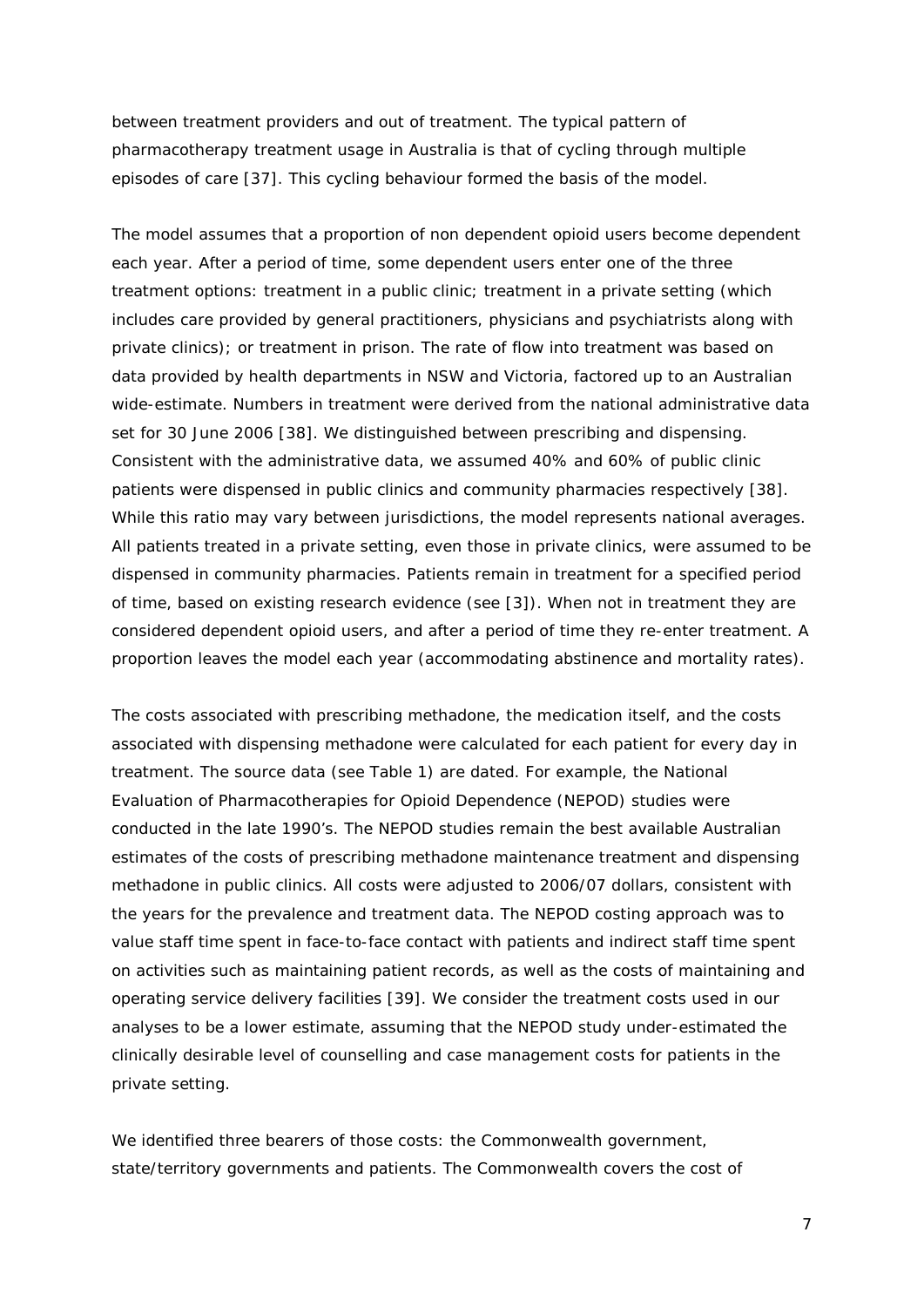methadone (50.4 cents per dose) and the cost of general practitioner prescribing (\$3.78 per day); the state government covers the cost of prescribing (\$14.58 per day) and dispensing (\$1.05 per day) in public clinics and treatment in prison (\$10.31 per day); and the patient covers the cost of dispensing in private clinics or community pharmacies (\$5 per day). There was insufficient information on buprenorphine to calculate an analogous set of costs.

Sensitivity analyses were undertaken while building the model to ensure that its structure was not sensitive to particular parameters. The size of the population of opioid dependent people between treatment depends crucially on the lengths of stay in and between treatment. Relevant sensitivity analyses are reported in Chalmers et al [3].

### INSERT TABLE 1 HERE

As can be seen in Table 1, a number of assumptions were required to derive average costs per patient. These included a mean methadone dose of 70mg, and an average dispensing fee of \$5.00 per day.

First, we estimated the total costs of prescribing and dispensing methadone in Australia. We then estimated the cost of subsidising methadone dispensing by \$5 per day for patients dispensed in private clinics and pharmacies (Scenario 1). This simplistic accounting exercise assumes that behaviour is unchanged. In response to a dispensing fee reduction patients may stay longer in treatment and treatment naive patients may enter treatment earlier than otherwise, as suggested by the existing research summarised above. The model allows us to accommodate these possible behavioural changes in our costing estimate. Under scenario 2 the length of stay of fee-subsidised patients increases by 50 per cent, that is from 12 months to 18 months for patients prescribed by general practitioners (since all are dispensed in pharmacies) and from 7 months to 10.5 months for public clinic patients dispensed in pharmacies. In addition, under Scenario 3 the average time to initial treatment entry for the treatment naïve is halved from 4 years to 2 years.

#### **Results**

The model estimated the overall cost of the provision of methadone maintenance to be \$11.73 million per month, inclusive of prescribing costs, medication costs and dispensing costs to patients. Forty-three per cent of this cost was borne by State/Territory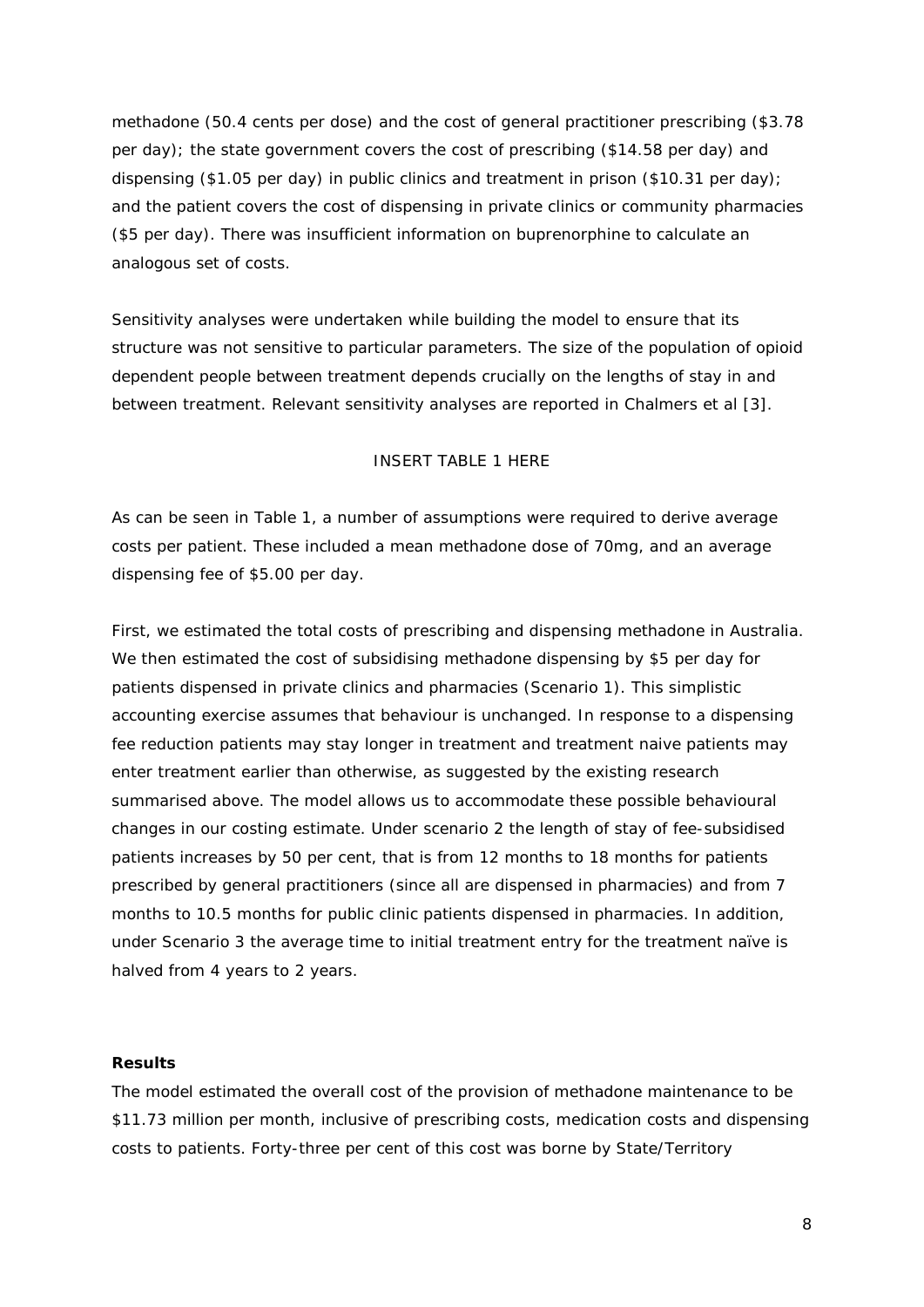governments (\$5.06m per month), 33% was borne by the patients (\$3.90m per month) and the remaining 24% by the Commonwealth government (\$2.77m per month).

The simple accounting exercise under Scenario 1 revealed that the cost of subsidising the dispensing fees of Australian methadone patients would be \$3.9 million per month (see Table 2). Under Scenario 2 the numbers in treatment increased by 5,549 to 37,117; an almost 18 per cent increase. This further increased the costs of subsidising dispensing by \$0.8 million per month to \$4.7 million per month. Under Scenario 3, a further 3,068 opioid dependent people were in treatment, with the dispensing subsidy increasing by another \$0.4 million per month to \$5.1 million. Additional patients also incur medication and prescribing costs: Commonwealth funding of the medication (methadone) and prescribing (GP fees) increased by almost \$1 million per month from the base-case, state/territory government expenditure on prescribing in public clinics increased by \$0.8 million. The third column (Table 2) gives the total program costs to governments per annum under base-case and for the three scenarios. Per annum government expenditure increased by \$81.8m to \$175.8m. The final column isolates the cost of medication and dispensing fees, showing the Commonwealth's financial responsibilities were it to subsidise dispensing fees.

INSERT TABLE 2 HERE

## **Discussion**

The question posed in this policy experiment is what costs government (at state or federal level) would face were the dispensing of methadone to be subsidised. Using a systems dynamics model of the methadone treatment system, which allows simulation of possible behavioural responses to a fee subsidy while accounting for the repercussions of those behavioural responses to the treatment system as a whole, we demonstrated that although current costs (\$11.73m per month) are largely borne by state/territory government (43%), the patients bear one third (33%) of the total costs and the Commonwealth one-quarter (24%).

There is mounting evidence of the financial impost of dispensing fees on opioid dependent people seeking to reduce their consumption of heroin. If fees discourage people from treatment, the cost to governments of covering their fees should be weighed against the cost of their continuing use of heroin, taking a societal perspective. Estimates of the per annum health and crime costs associated with out of treatment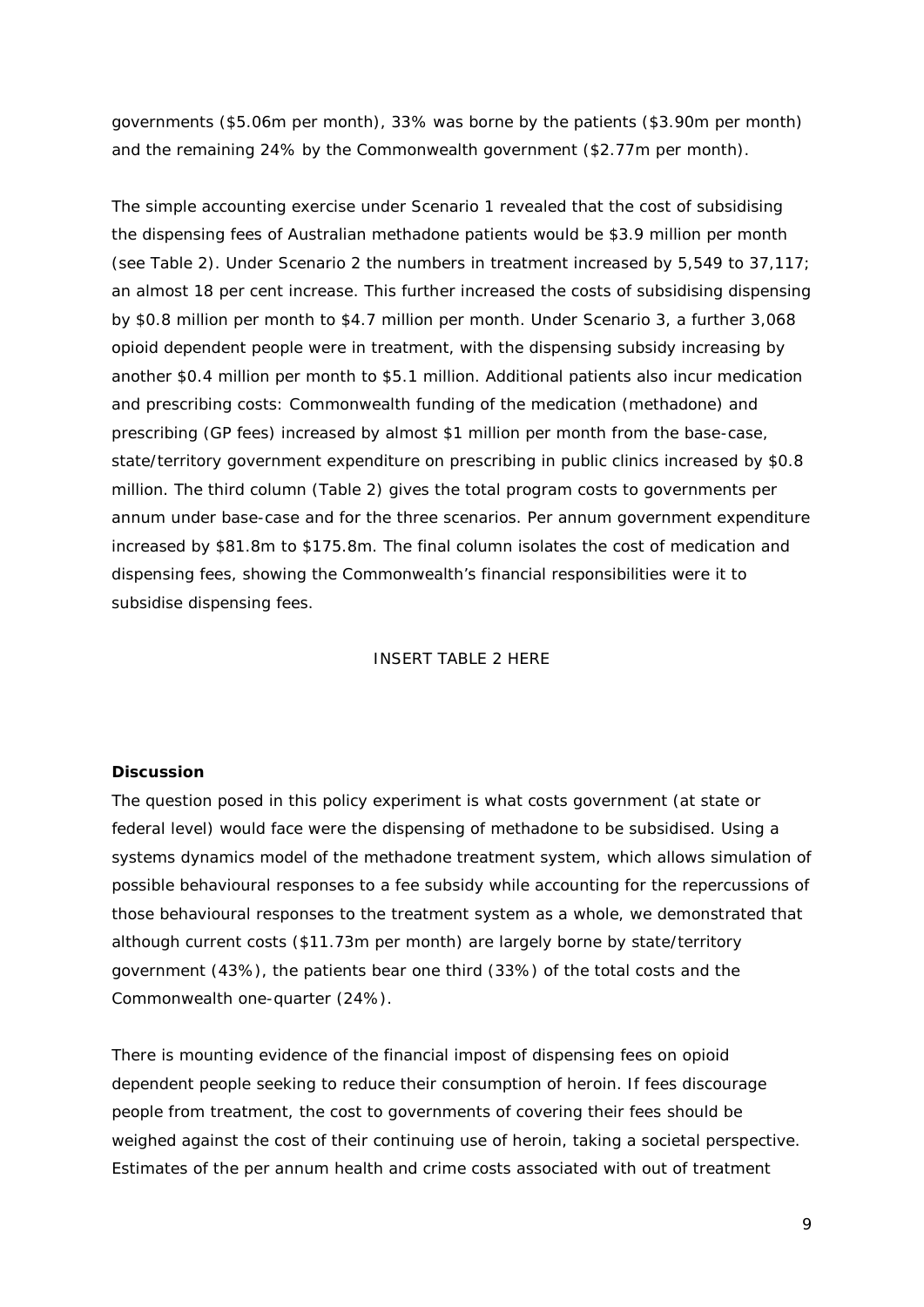heroin use, per user were between \$6,000 and \$12,000 (3). The extra \$81.8m annual government expenditure predicted by the model compares favourably with the estimated annual health and crime cost savings of methadone maintenance treatment, which range from \$51.7 million to \$103.4 million for the additional 8,617 patients in treatment by simulation end.

An alternative point of comparison is the Commonwealth level of spending on PBS drugs for other chronic relapsing conditions. The total cost of medications used in diabetes was \$272.9 million for the year ended June 2007 and the similar cost for asthma (medications for obstructive airway diseases) was \$427.0 million [40: Table 10a]. If the Commonwealth was to cover the dispensing subsidy, at \$68.9m, the Commonwealth methadone medication and dispensing costs are substantially lower.

There are several key assumptions in our analysis. The dispensing subsidy used was \$5 per day. The subsidy would presumably be negotiated with the Australian Pharmacy Guild (Guild) using an approach akin to that used by the Australian Government and the Guild to determine dispensing costs of PBS drugs. The most recent survey of the dispensing fees charged by pharmacists suggests there is marked disparity around a median of \$5 per day [7]. The second key assumption is that patients are dispensed daily. Clearly this is not the case – many patients receive take-away medication. Thirdly, we assume 100% compliance with daily medication although some patients skip their medication pick-up. For these reasons, the model is likely to overestimate the costs.

On the other hand, there are costs not included in the model, such as the administration costs to government associated with paying pharmacists and the potential capital costs to facilitate expanded capacity to treat the 8,000 or so new patients who would enter treatment if fees were subsidised.

Fourthly, while the ability of the modelling approach to incorporate a range of behavioural changes to policy is a strength of the analyses, the research literature does not provide unambiguous support for the behaviour changes modelled. It appears likely that treatment fees discourage entry to treatment but their impact on retention in treatment is more uncertain. Given the increase in buprenorphine treatment (Subutex and Suboxone) in Australia (36) future research needs to examine buprenorphine, and estimate the costs associated with treatment, along with the impact that fees may have (which may be different from methadone). Finally, this study does not compare investment in fee relief with investment to increase treatment capacity, or funding of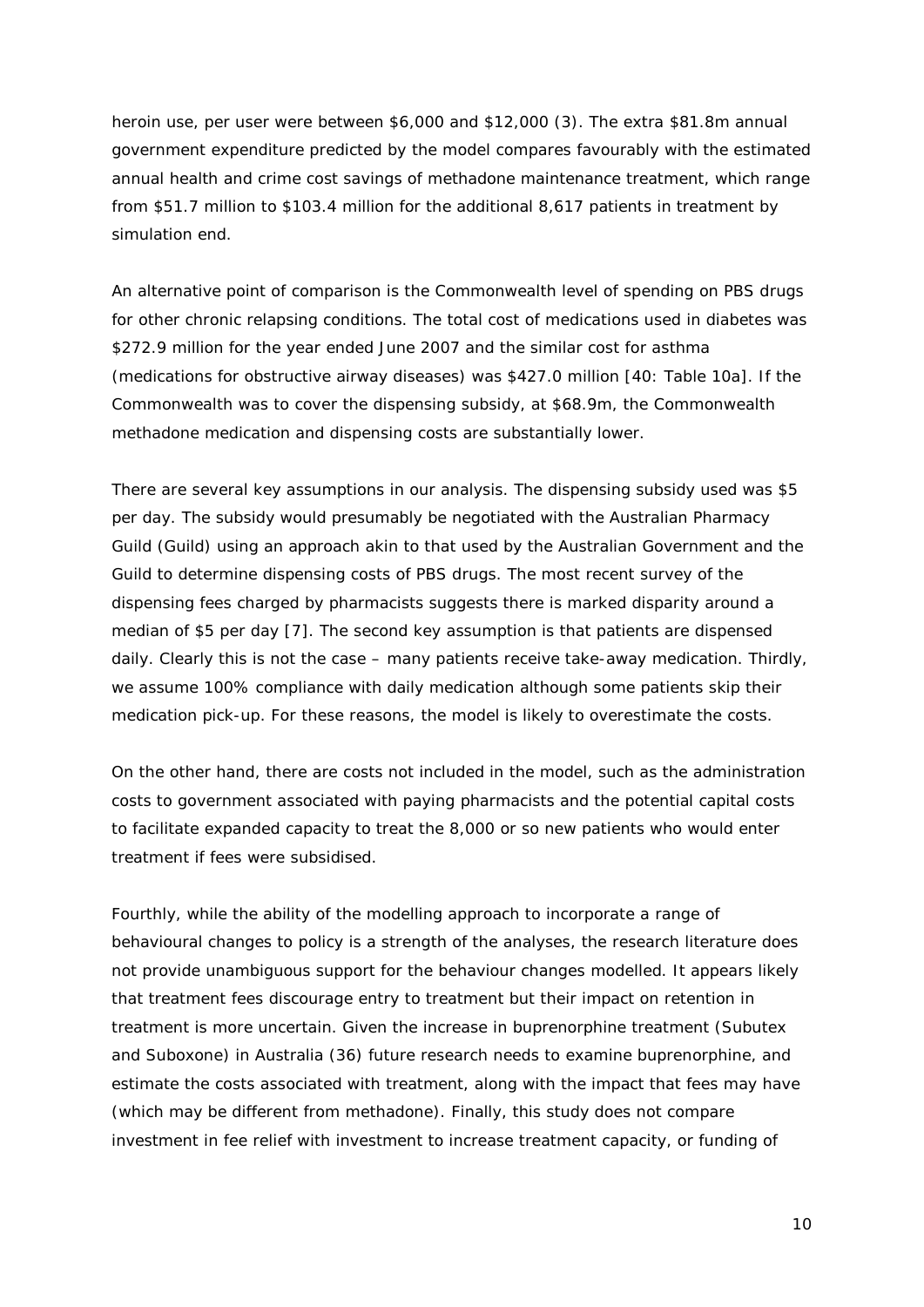other forms of drug treatment, such as counselling and residential rehabilitation programs. This is an important avenue for future research.

We have demonstrated the potential new costs associated with government subsidy of dispensing fees, without incorporating means-testing, assuming that all patients would qualify for fee-relief. Given the high rate of income support receipt in this patient group, this appears to be a reasonable assumption.

If government provided dispensing fee relief for methadone maintenance patients it would be a costly exercise. We argue that these additional costs are offset by the social and health gains achieved by the methadone maintenance program. Importantly, the Australian government has a number of systems in place, focussed on achieving equity of access to healthcare, which could readily accommodate methadone dispensing fee relief. These arrangements and systems include the existing capacity for Section 100 drugs to be subsidised (eg Highly Specialised Drugs [41]); negotiated agreements on the price of PBS medicines between the Australian Government and the Pharmacy Guild of Australia; the current PBS system for co-payments and concessional patients; and the pharmaceutical allowance for income support recipients.

This study contributes important new data which can inform government about potential costs associated with fee-relief. It also sets the scene for further research on behavioural changes associated with fee-relief. Finally, it provides a basis to commence policy reform.

#### Acknowledgements

The modelling project underlying this research was funded jointly by the Australian National Council on Drugs and the Drug Policy Modelling Program, which is funded by the Colonial Foundation Trust. Alison Ritter is in receipt of an NHMRC Research Fellowship. We thank Mark Heffernan and Geoff Mc Donnell, who guided the model development process and members of an expert Advisory Group and the ANCD Project Reference Group who provided input as we built the model. We also appreciate the generosity of Government health departments around Australia, especially in Victoria and New South Wales, who provided much needed data for the model, and researchers, including Professor Louisa Degenhardt, Deb Randall and Dr Adam Winstock, who provided access to findings from then unpublished research, and Marian Shanahan, who provided access to the raw NEPOD data and advice on their use.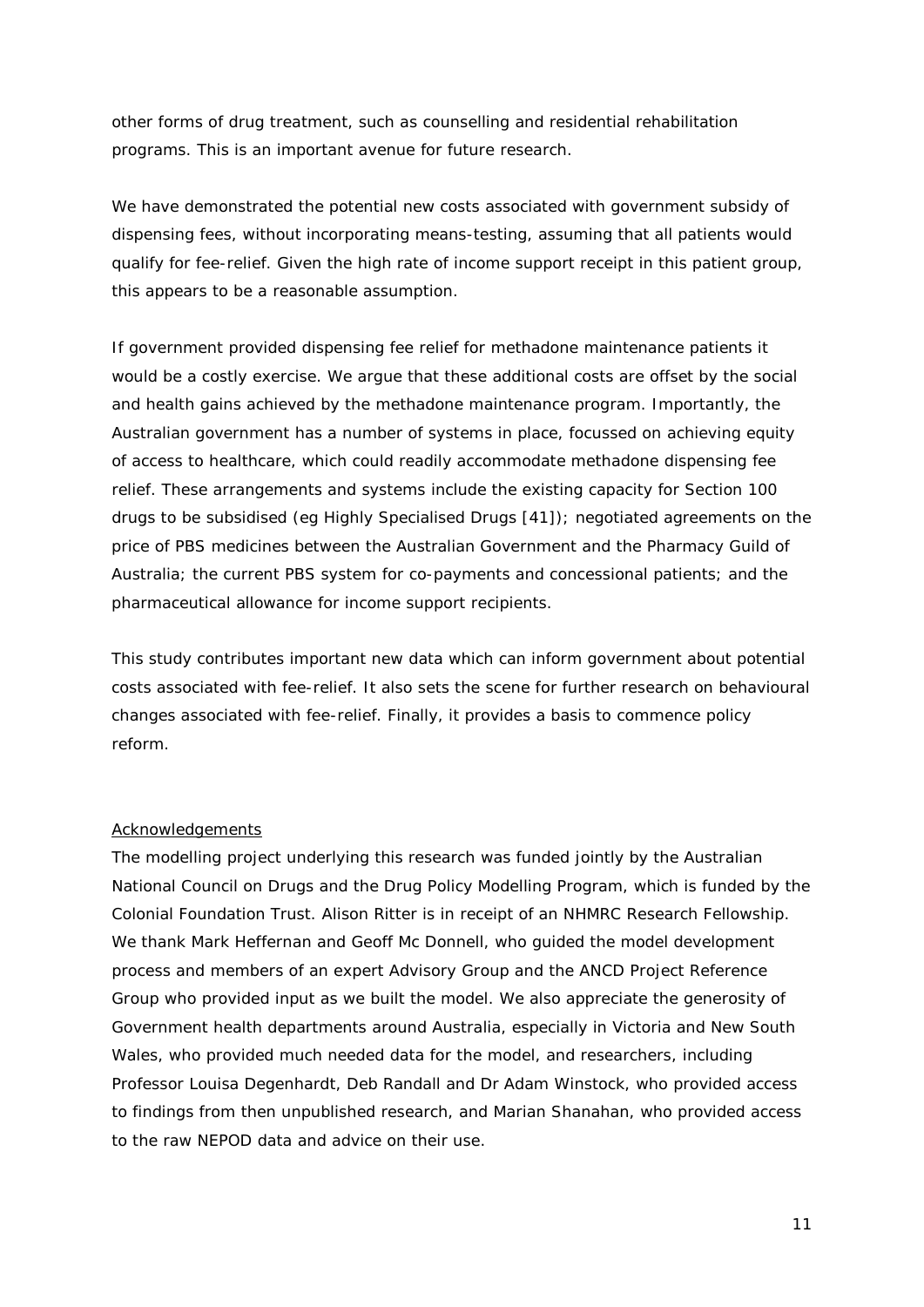### **References**

- 1. Belenko S, Patapis N, French MT. *Economic benefits of drug treatment: A critical review of the evidence for policy makers*. Pennsylvania: Treatment Research Insitute, University of Pennsylvania 2005.
- 2. Connock M, Juarez-Garcia A, Jowett S, Frew E, Liu Z, Fry-Smith A, Day E, Lintzeris N, Roberts T, Burls A, Taylor R. Methadone and buprenorphine for the management of opioid dependence: a systematic review and economic evaluation. *Health Technology Assessment* 2007;11(9):1-190.
- 3. Chalmers J, Ritter A, Heffernan M, McDonnell G. *Modelling Pharmacotherapy Maintenance in Australia*. Canberra: Australian National Council on Drugs; 2009.
- 4. Muhleisen P, Clark N, Teo A, Brogan D. Opioid Substitution Therapy: Considering the costs to consumers. *Of Substance*. 2005;3(1):14-7.
- 5. Ritter A, Chalmers J. *Polygon: The many sides to the Australian opioid pharmacotherapy maintenance system*. Canberra: Australian National Council on Drugs; 2009.
- 6. Australian Institute of Health and Welfare. *National Opioid Pharmacotherapy Statistics Annual Data Collection: 2009 Report. Cat. No. AUS 125*. Canberra: AIHW 2010.
- 7. Feyer A, Mattick R, Schulman C, Jessop R, Soloman J, Pyper D. *A national pharmacotherapy model for pharmacotherapy treatment for opioid dependence in community pharmacy*. Sydney: Australian Government Department of Health and Ageing 2010.
- 8. Winstock A, Lea T, Ritter A. The impact of community pharmacy dispensing fees on the introduction of buprenorphine - naloxone in Australia. *Drug and Alcohol Review*. 2007;26(4):411-6.
- 9. Ross J, Teesson M, Darke S, Lynskey M, Ali R, Ritter A, Cooke R. The characteristics of heroin users entering treatment: findings from the Australian treatment outcome study (ATOS). *Drug and Alcohol Review*. 2005;24:411-8.
- 10. Rowe J. *Raw Deal? Impact on the Health of consumers relative to the cost of Pharmacotherapy*. Melbourne: The Salvation Army; 2008.
- 11. Winstock A. Problems experienced by community pharmacists delivering opioid substitution treatment in New South Wales and Victoria, Australia. *Addiction*. 2010;105:335-42.
- 12. Pharmacy Guild of Australia NSW Branch. *Pharmacy Guild (NSW) Submission to 2008 Review of Pharmacy Incentive Scheme (Methadone)*. Sydney: Pharmacy Guild of Australia 2008.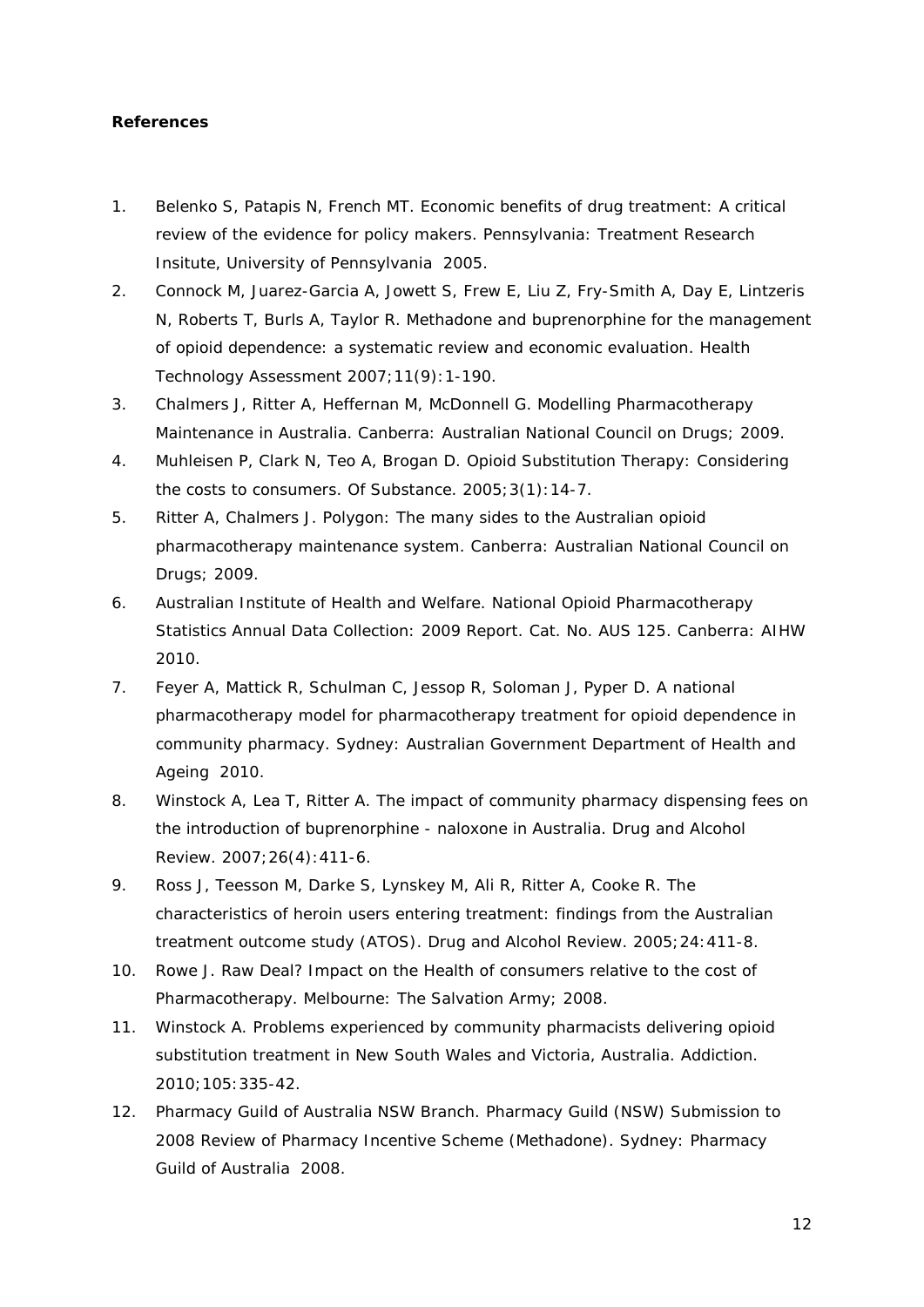- 13. IAB Services. *Review of the Pharmacy Incentive Scheme*. Sydney: IAB Services 2008.
- 14. Gilson L, McIntyre D. Removing user fees for primary care in Africa: the need for careful action. *British Medical Journal*. 2005;331(7519):762-5.
- 15. Des Jarlais DC, Paone D, Friedman SR, Peyser N, Newman RG. Regulating controversial programs for unpopular people: methadone maintenance and syringe exchange programs. *American Journal of Public Health*. 1995;85(11):1577-84.
- 16. Maddux J, Prihoda T, Desmond D. Treatment Fees and Retention on Methadone Maintenance. *The Journal of Drug Issues*. 1994;24:429-43.
- 17. Booth RE, Corsi K, Mikulich-Gilbertson SK. Improving entry to methadone maintenance among out-of-treatment injection drug users. *Journal of Substance Abuse Treatment*. 2003;24(4):177-85.
- 18. Colameco S, Armando J, Trotz C. Opiate dependence treatment with buprenorphine: one year's experience in a family practice residency setting. *Journal of Addictive Diseases*. 2005;24:25-32.
- 19. Bammer G, Battisson L, Ward J, Wilson S. The impact on retention of expansion of an Australian public methadone program. *Drug and Alcohol Dependence*. 2000;58(1-2):173-80.
- 20. Michels I, Stöver H, Gerlach R. Substitution treatment for opioid addicts in Germany. *Harm Reduction Journal*. 2007;4(1):5-17.
- 21. European Monitoring Centre for Drugs and Drug Addiction. *Annual report 2010: The state of the drugs problem in Europe*. Lisbon, Portugal 2010.
- 22. Frumkin H, Hess J, Luber G, Malilay J, McGeehin M. Climate change: the public health response. *American Journal of Public Health*. 2008;98(3):435-45.
- 23. Grassly N, Garnett G. Explicit models make for better policy. *International Journal of Drug Policy*. 2003;14:339-41.
- 24. Homer J, Hirsch G. System dynamics modeling for public health: Background and opportunities. *American Journal of Public Health*. 2003;96(3):452-8.
- 25. Homer J, Hirsch G, Milstein B. Chronic illness in a complex health economy: the perils and promises of downstream and upstream reforms. *System Dynamics Review*. 2007;23(2-3):313-43.
- 26. Homer J, Milstein B, Wile K, Pratibhu P, Farris R, Orenstein D. Modeling the local dynamics of cardiovascular health: Risk factors, context, and capacity. *Preventing Chronic Disease: Public Health Research, Practice, and Policy*. 2008;5(2).
- 27. Masnick K, McDonnell G. A model linking clinical workforce skill mix planning to health and health care dynamics. *Human Resources for Health*. 2010;8:1-10.
- 28. Milstein B, Homer J, Hirsch G. Analyzing national health reform strategies with a dynamic simulation model. *American Journal of Public Health*. 2010;100(5):811-9.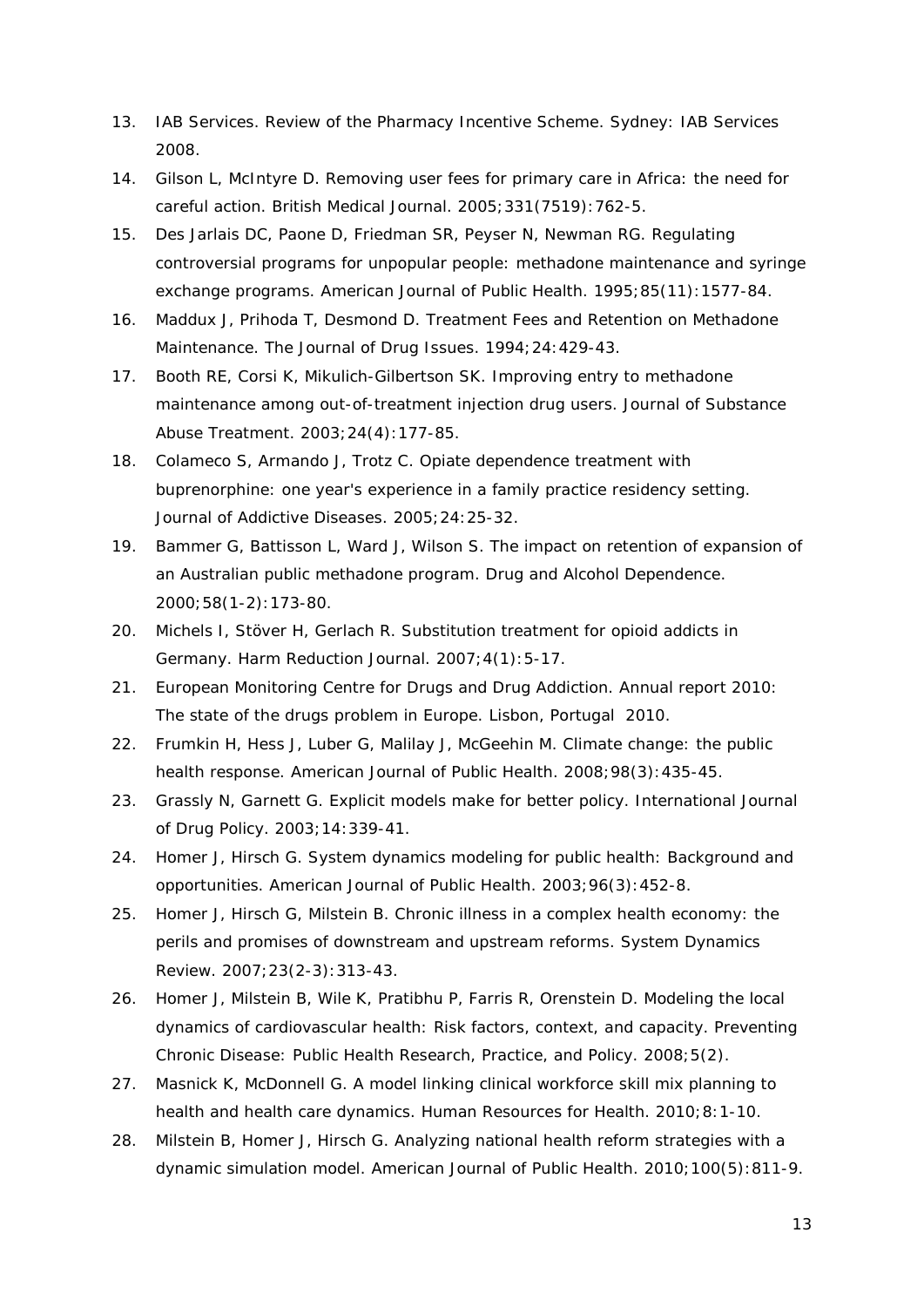- 29. Milstein B. *Hygeia's constellation navigating health futures in a dynamic and democratic world*. Atlanta, GA Syndemics Prevention Network, Centers for Disease Control and Prevention 2008.
- 30. Milstein B, Jones A, Homer J, Murphy D, Essien J, Seville D. Charting plausible futures for diabetes prevalence in the United States: A role for system dynamics simulation modeling. *Preventing Chronic Disease: Public Health Research, Practice, and Policy*. 2007;4(3).
- 31. Morecroft J. *Strategic Modelling and Business Dynamics: A Feedback Systems Approach*. London: London Business School; 2007.
- 32. National Cancer Institute. *NCI Tobacco Control Monograph 18: Greater Than the Sum: Systems Thinking in Tobacco Control.* Bethesda, MD: U.S. Department of Health and Human Services, National Institutes of Health, National Cancer Institute 2007.
- 33. Osgood ND, Mahamoud A, Hassmiller Lich K, Tian Y, Al-Azem A, Hoeppner VH. Estimating the Relative Impact of Early-Life Infection Exposure on Later-Life Tuberculosis Outcomes in a Canadian Sample. *Research in Human Development*. 2011;8(1):26-47.
- 34. Sterman J. *Business Dynamics: Systems thinking and modeling for a complex world*. Boston: McGraw-Hill; 2000.
- 35. Thompson KM, Tebbens R. Eradication versus control for poliomyelitis: an economic analysis. *The Lancet*. 2007;369(9570):1363-71.
- 36. Wolstenholme E. *The Potential of System Dynamics – a new era for strategic planning?*: The NHS Confederation Future Healthcare Network, Leading Edge Series 2005.
- 37. Bell J, Burrell T, Indig D, Gilmour S. Cycling in and out of treatment; participation in methadone treatment in NSW, 1990-2002. *Drug and Alcohol Dependence*. 2006;81(1):55-61.
- 38. Australian Institute of Health and Welfare (AIHW). *2006 National Opioid Pharmacotherapy Statistics Annual Data (NOPSAD) statistical report*. Canberra: AIHW 2007.
- 39. Doran C, Shanahan M, Mattick RP, Ali R, White J, Bell J. Buprenorphine versus methadone maintenance: a cost-effectiveness analysis. *Drug and Alcohol Dependence*. 2003;71:295-302.
- 40. Australian Government Department of Health and Ageing. *Expenditure and prescriptions twelve months to 30 June 2007. Data and Modelling Section, Pharmaceutical Policy and Analysis Branch*. Canberra: DOHA undated.
- 41. http://www.medicareaustralia.gov.au/provider/pbs/highly-specialiseddrugs/index.jsp: accessed 1 June 2011.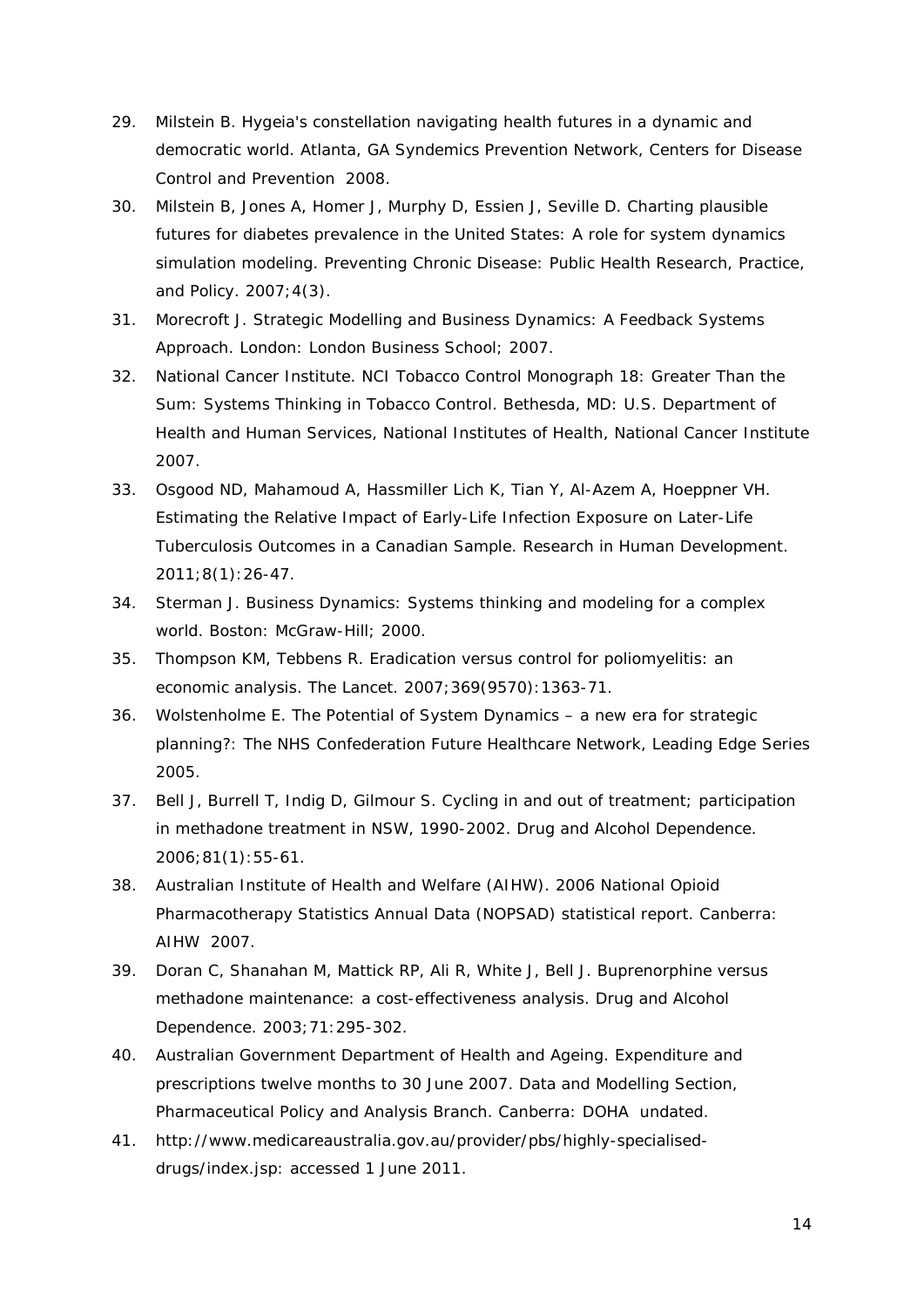42. Mattick R, Digiusto E, Doran CM, O'Brien S, Shanahan M, Kimber J, Henderson N, Breen C, Shearer J, Gates J, Shakeshaft A, NEPOD Trial Investigators. *National Evaluation of Pharmacotherapies for Opioid Dependence: Report of Results and Recommendations*. Sydney: NDARC 2001.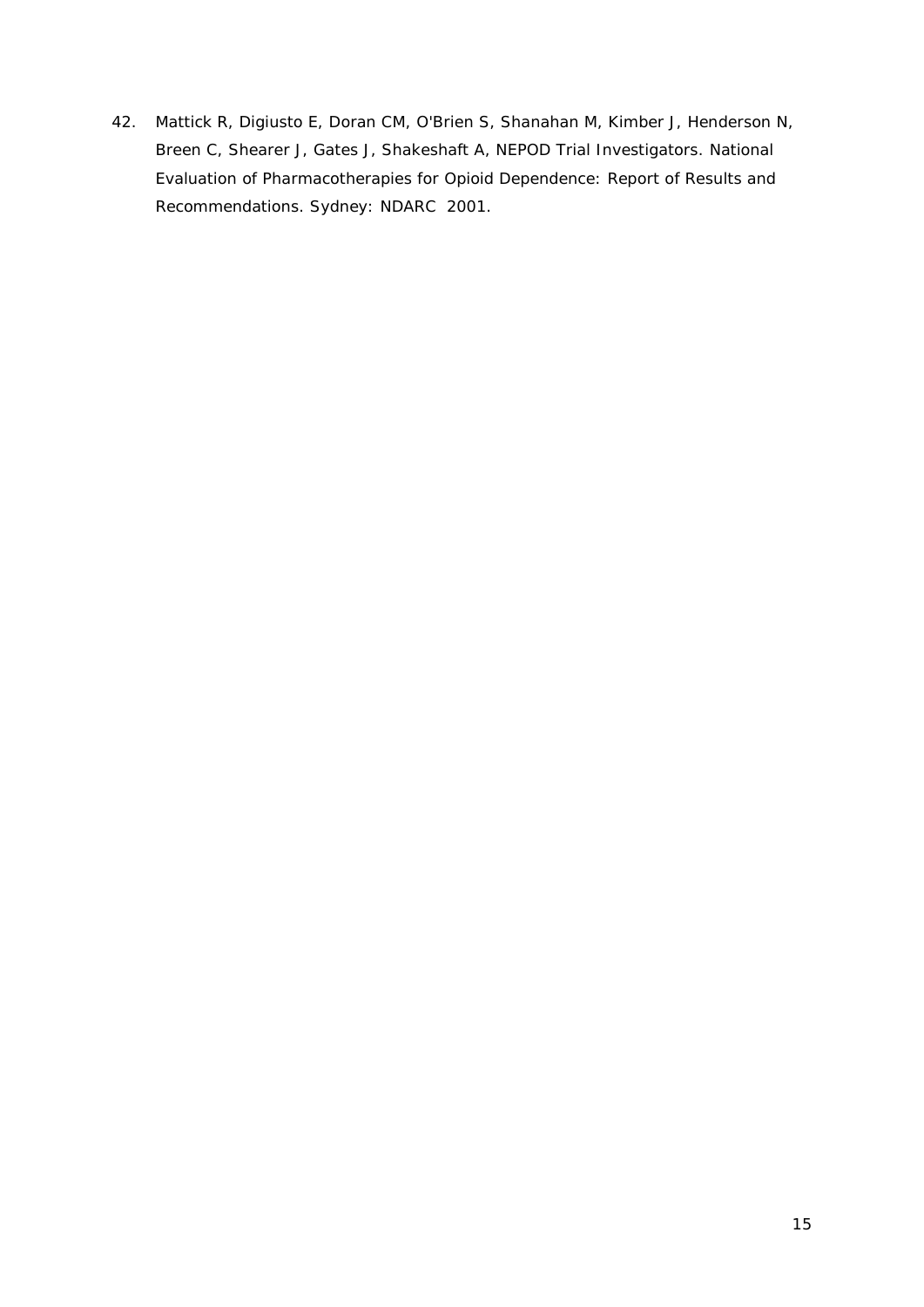| Cost type           | Costs       | Reference                   | Bearer of the cost |  |  |
|---------------------|-------------|-----------------------------|--------------------|--|--|
|                     | (2006/07    |                             |                    |  |  |
|                     | prices)     |                             |                    |  |  |
| Medication cost     | 50.4 cents  | PBS \$36 per litre; $1mg =$ | Commonwealth       |  |  |
| (per dose)          |             | .72c. Av meth dose 70mg     |                    |  |  |
| Costs - prescribing |             |                             |                    |  |  |
| Public              | \$14.58 per | Our calculations from raw   | State/territory    |  |  |
|                     | day         | NEPOD data [42] (Note 1)    |                    |  |  |
| Private setting     | \$3.78 per  | Our calculations from raw   | Commonwealth       |  |  |
|                     | day         | NEPOD data [42] (Note 2)    |                    |  |  |
| Prison              | \$9.26 per  | Warren & Viney, 2004        | State/territory    |  |  |
|                     | day         |                             |                    |  |  |
| Costs - dispensing  |             |                             |                    |  |  |
| Public              | \$1.05      | Our calculations from raw   | State/territory    |  |  |
|                     |             | NEPOD data [42] (Note 1)    |                    |  |  |
| Pharmacy            | \$5.00      | From surveys NSW, Vic,      | Patient            |  |  |
|                     |             | ACT, averaged               |                    |  |  |
| Prison              | \$1.05      | Assumed same as public -    | State/territory    |  |  |
|                     |             | no other data               |                    |  |  |

## **Table 1: Sources for cost estimates used in the model, and bearer of the cost**

Note 1: The NEPOD estimates covered the cost of medical services and any case management/counselling services provided by public clinics surveyed for the NEPOD study. Costs covered one-on-one staff contact with clients, indirect staff time (including time spent maintaining patient records) and the costs of maintaining and operating the clinics (Doran et al., 2003).

Note 2: The cost estimates are derived from observation of patient visits to medical practitioners for the NEPOD study, and include prescribing costs and additional services provided by the medical practitioner as part of each consultation (Doran et al., 2003).